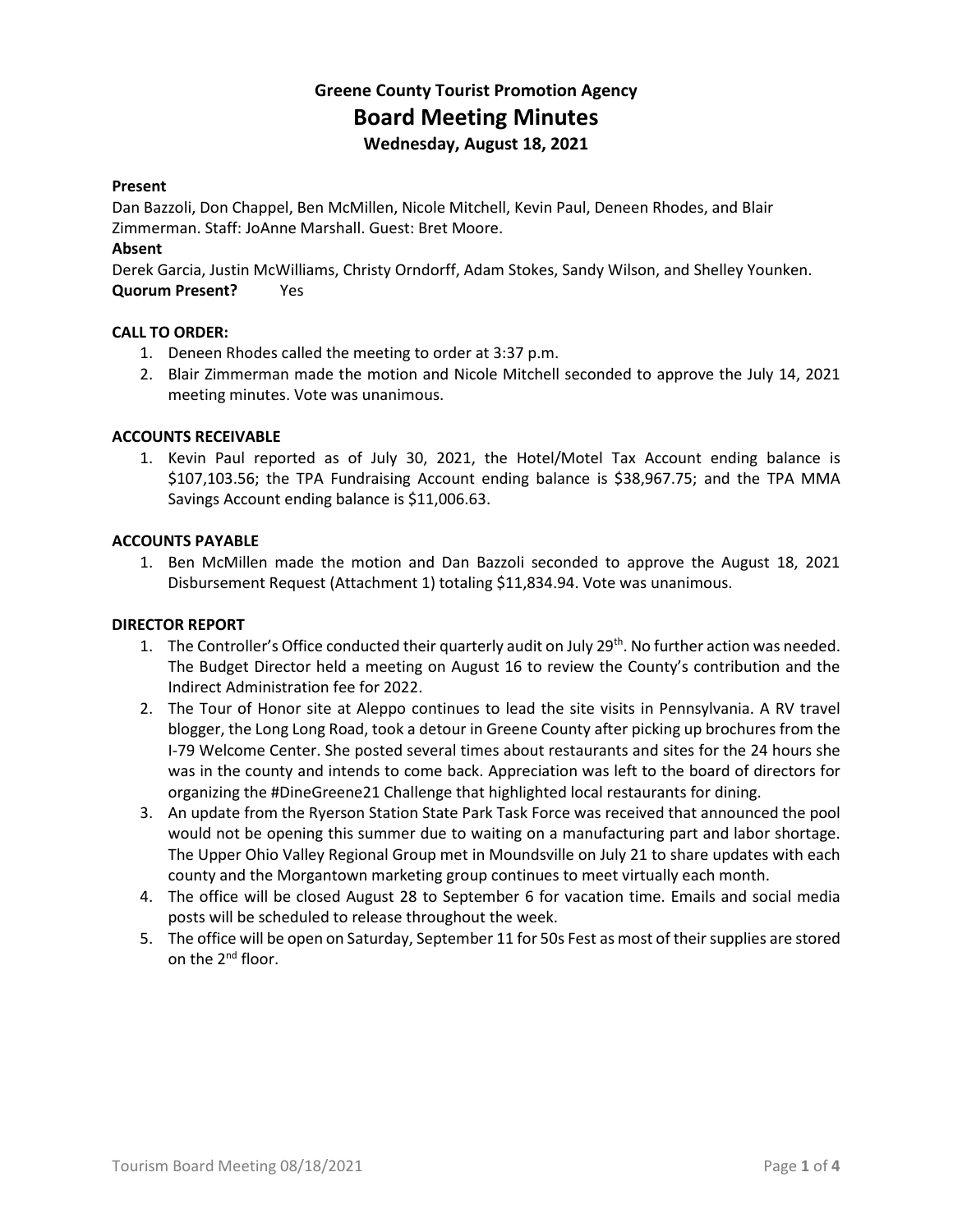# **COMMITTEE REPORTS**

# **Advertising** *(Ben McMillen & Christy Orndorff)*

- 1. Kevin Paul made the motion and Don Chappel seconded to purchase the VisitPA advertising package through Miles Media for \$12,233.00. Vote was unanimous.
- 2. Don Chappel made the motion and Ben McMillen seconded to purchase an inside cover for \$2,000 in the Greater Moundsville CVB 2022 Visitor Guide if available. If space is unavailable, purchase a full-page ad for \$1,500. Vote was unanimous.
- 3. Kevin Paul made the motion and Blair Zimmerman seconded to set up at the Greene County Association of Township Officials' annual conference on Thursday, October 21, 2021 for \$50. Vote was unanimous. Deneen Rhodes volunteered to assist with the table from 7 to 10:30am.
- 4. No motion was presented to advertised in the Greene County Association of Township Officials program book.
- 5. Discussion was held on advertising in the Greene County Chamber of Commerce's 2021-22 Membership Directory. The board would like to offer a barter to the chamber for advertising in our Visitors Guide.
- 6. Ben McMillen made the motion and Kevin Paul seconded to decline sponsoring the Waynesburg University's Homecoming 5K this year. Vote was unanimous.
- 7. JoAnne Marshall informed the board that only 900 copies of the 2020 Visitor Guide remain in storage after taking 1,000 copies to VisitPittsburgh for distribution. Work needs to begin on the 2022 Visitor Guide to begin distribution in January 2022. Discussion was held to focus more on a feature piece with editorials and sample travel plans. An event calendar will still be included in the guide with dates for the events to be reprinted every year. A story list and ad sales will be presented at the next board meeting for review.

# **Bylaws** *(Don Chappel)*

*Nothing to report at this time.*

#### **Finance** *(Don Chappel)*

1. Kevin Paul made the motion and Don Chappel seconded to hire a Fall 2021 Semester Intern Postion at \$10 per hour for 15 to 20 hours per week. Vote was unanimous.

#### **Fundraising** *(Sandy Wilson & Shelley Younken)*

- 1. A committee meeting will be held immediately following the board meeting to discuss the ShopGreene21 Challenge.
- 2. #DineGreene21 is continuing and will be wrapping up in the next two weeks. Most restaurants are seeing new customers coming through as a result of the campaign.

#### **Grants** *(Nicole Mitchell)*

*Nothing to report at this time.*

#### **Hotel/Motel Tax** *(JoAnne Marshall)*

1. Hotel occupancy for June 2021 was 56.0%, average daily room rate was \$79.44, the revenue per available room was \$44.47, and the number of rooms sold were 6,382. Hotel stays are uncertain at this time due to the rise in Covid-19 and the oil & gas industry.

#### **Long-Range Strategic Planning** *(Kevin Paul)*

*Nothing to report at this time.*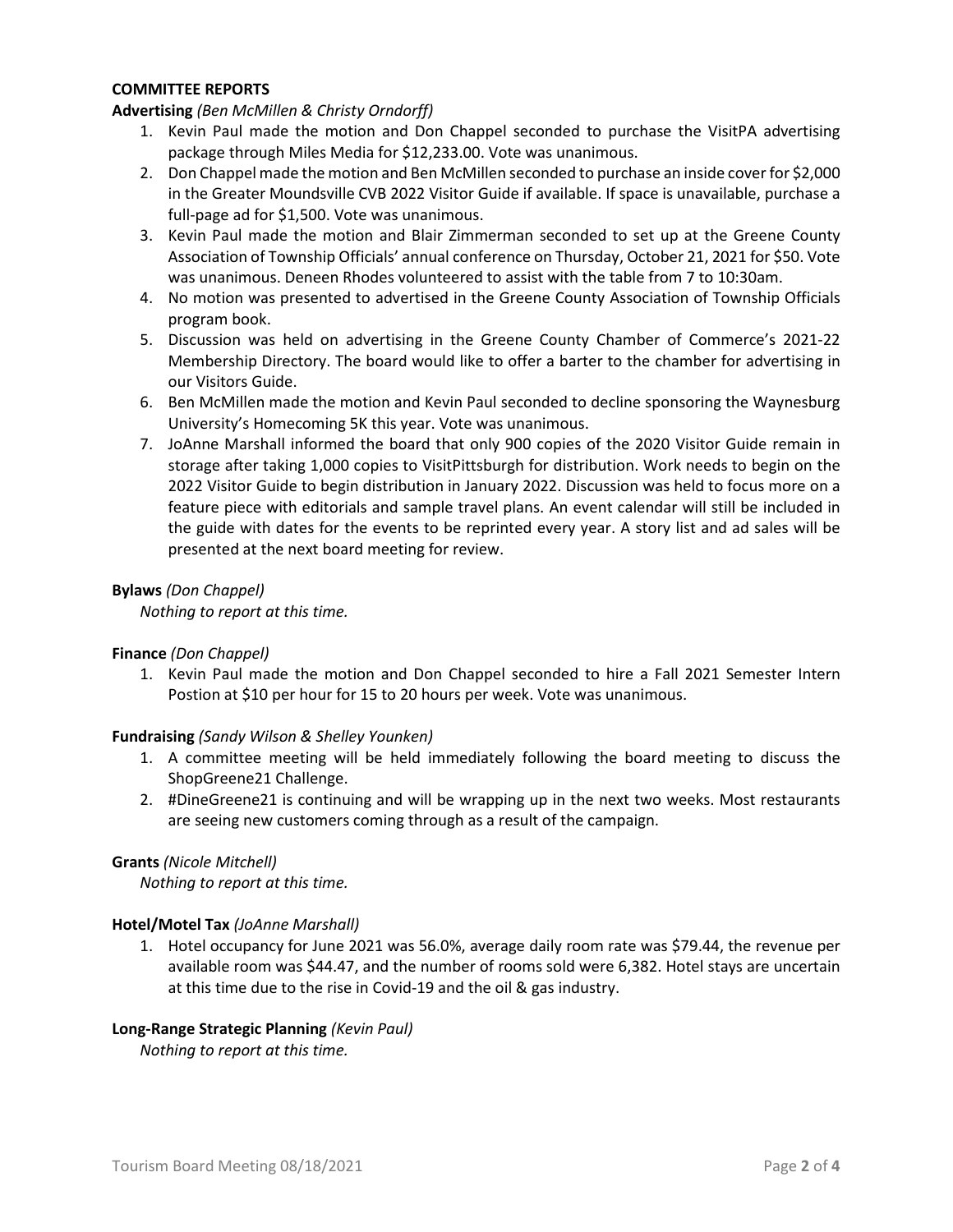# **Partnership** *(Deneen Rhodes & Shelley Younken)*

- 1. JoAnne Marshall presented a list of partnership renewals and growth. Partnership retention has been strong even with Covid-19.
- 2. The tourism annual partnership meeting still needs to be held this year. A request has been made with the Waynesburg Lions Club to use their amphitheater at the beginning of October for the meeting. JoAnne Marshall presented the idea of organizing Tourism & Hospitality awards to be honored at our annual partnership meeting.

#### **OLD BUSINESS**

*Nothing to report at this time.*

# **NEW BUSINESS**

*Nothing to report at this time.*

# **PUBLIC COMMENT**

*Nothing to report at this time.*

# **ADJOURNMENT**

1. The meeting adjourned at 4:37 p.m. by a motion from Kevin Paul. The next meeting is scheduled for the Greene County Fairgrounds on Wednesday, September 8 at 3:30 p.m.

*Minutes submitted by JoAnne Marshall, Tourism Director.*